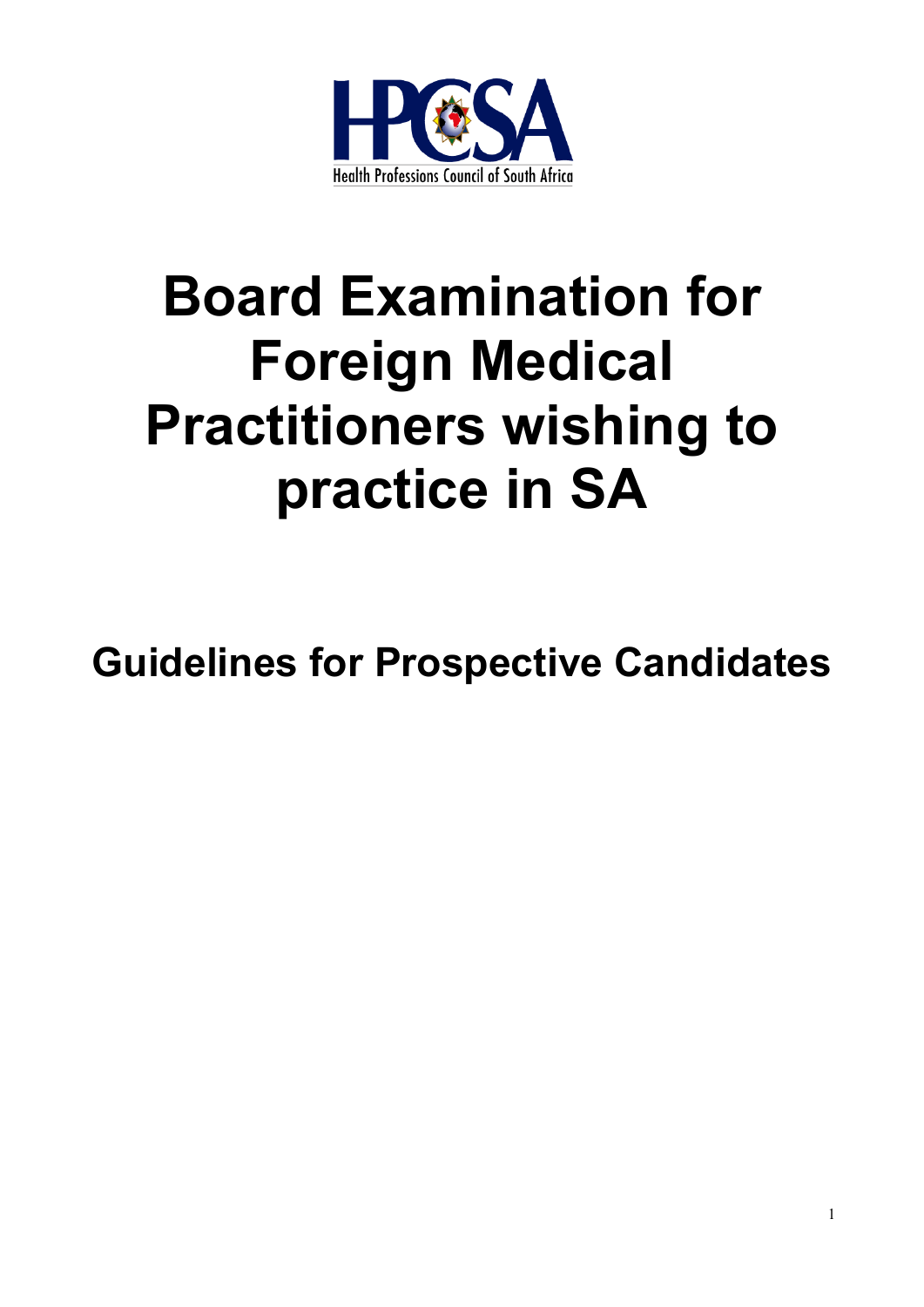# **Guidelines for prospective Candidates**

# **1. Introduction**

The Medical and Dental Professions Board conducts examinations for foreign qualified health professions as outlined in section 15A of the Health Professions Act No 56 of 1974 amended. The Board examination is aligned to the vision of the HPCSA in "Setting healthcare standards for training, and fostering compliance" to ensure "Quality healthcare standards for all".

In terms of the Health Professions Act No 56 of 1974 section 25(1-3) on registration of persons qualified outside South Africa:

- 1. The Minister may, in consultation with the council, by regulation provide that any person who holds such qualification as the council may, for the purpose of registration in a category in terms of this subsection, accept by virtue of the fact that such qualification, in the opinion of the council, indicates a satisfactory standard of professional education, may be registered in terms of this section, and thereupon the council may in its discretion, but subject to any regulations which the Minister may make, register such person.
- 2. The council may require a person who holds a qualification referred to in subsection(1) and who applies for registration in terms of this section, to pass to the satisfaction of the council, on a date and at a place determined by the council, an evaluation contemplated in subsection (3) before persons appointed by the council, for the purpose of determining whether such person possesses adequate professional knowledge and skill and whether he or she is proficient in any of the official languages of the Republic.
- 3. The council may from time to time determine the nature of the evaluation which shall be conducted for the purpose of subsection (2), and the fees which shall be paid by persons who present themselves for such evaluation, the requirements for admission to the evaluation, and any other matter relating to such evaluation, including the number of attempts.

## **1.1 Purpose of the examination**

The purpose of the Board Examination is to assess the competence and knowledge of applicants for registration as Medical Practitioners in the category of Medical Practitioner, Public Service.

The Examination evaluates:

- clinical knowledge and skills  $\bullet$
- ethical and medico-legal knowledge  $\bullet$

# **1.2 Format of the examination**

The examination consists of:

- $\triangleright$  a written paper with two components, testing:
	- clinical knowledge
	- ethical and medico-legal knowledge.

## $\triangleright$  a practical examination

Only candidates who pass (obtain at least 50%) each component of, the written examination may proceed to the practical examination. This is held within approximately ten to fourteen days aftet the written examination.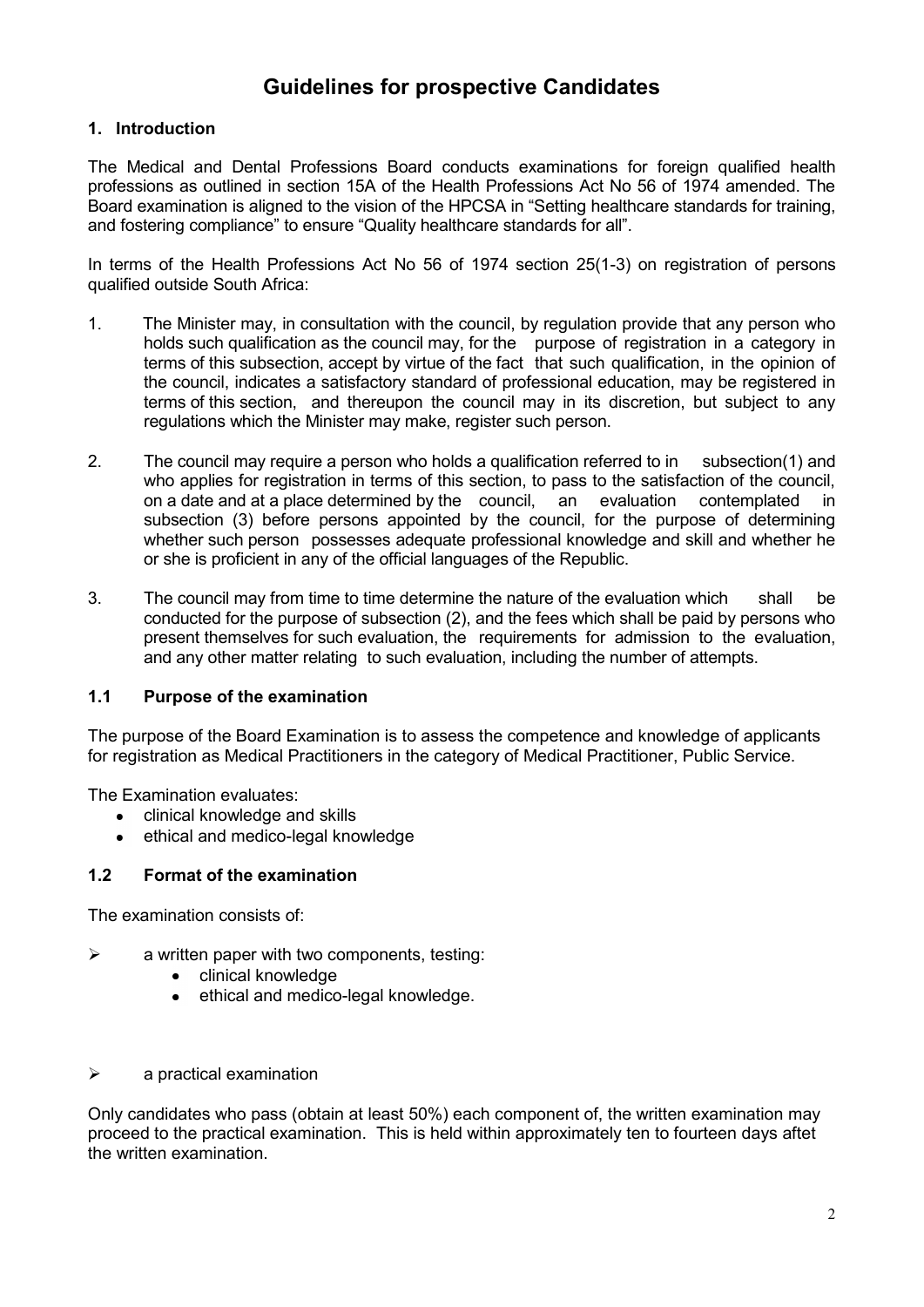# **2. Organisational aspects of the examination**

# **2.1 The Examination Sub-committee (Medical)**

The Subcommittee for Examinations (Medical) appointed by the Board is authorised to deal with, evaluate and finalise applications of foreign qualified medical practitioners and interns who apply for registration to ensure that only those applicants who comply with the minimum requirements of the Board were registered and to set further requirements to be met in order to comply with the requirements for registration

# **2.2 When the examination is held**

The examination is usually held two times a year in March/early April, and in October/November. It is possible to sit for the written exam in Pretoria, Durban or Cape Town at predetermined locations where suitable exam conditions will be upheld.

The practical exam is held at one of the Gauteng Faculties of Health Sciences / Medicine.

# **2.3 Examination regulations and rules of conduct**

Typical university regulations with regards to exam security, as well as dishonest conduct will apply. **CELL PHONES IN THE EXAMINATION ARE BANNED**

Candidates are required to provide proof of identity in the form of a passport or identity document with a photograph and to sign the registration form.

Candidates may not remove the question paper from the venue.

# **2.4 Examination enquiries**

Web site: [http://www.hpcsa.co.za/professional-boards/Medical and Dental/Registration/Medical and Dental.html](http://www.hpcsa.co.za/professional-boards/Medical%20%20and%20%20Dental/Registration/Medical%20%20and%20%20Dental.html)

# **2.5 APPLICATION FOR REGISTRATION AS A MEDICAL PRACTITIONER / DENTIST**

E-mail: [Naledim@hpcsa.co.za](mailto:Naledim@hpcsa.co.za)

# **Examination fees**

These are adjusted from time to time, but can be found in the document APPLICATION FOR REGISTRATION AS A MEDICAL PRACTITIONER / DENTIST (see 2.4)

# **3. Candidates**

# **3.1 Eligibility**

The following documents must be submitted to the Board at the address provided below:

- The application form, (Form 12) duly completed.
- $\bullet$ Copy of degree certificate or other basic qualification in medicine and a sworn translation in English (Copies will only be accepted if certified by an attorney in his/her capacity as a notary public and bearing the official stamp. Copies certified only by a Commissioner of Oaths will not be accepted). Only original translations of the required documents done by a sworn translator and duly sealed and notarised will be accepted. In addition to such English translations, legible copies of the original documents, certified and duly sealed by a Notary Public should be submitted. Alternatively original documents together with copies could be submitted for verification by the relevant Council staff. In view of possible damage or loss of such documents it is not advisable to send such documents by mail.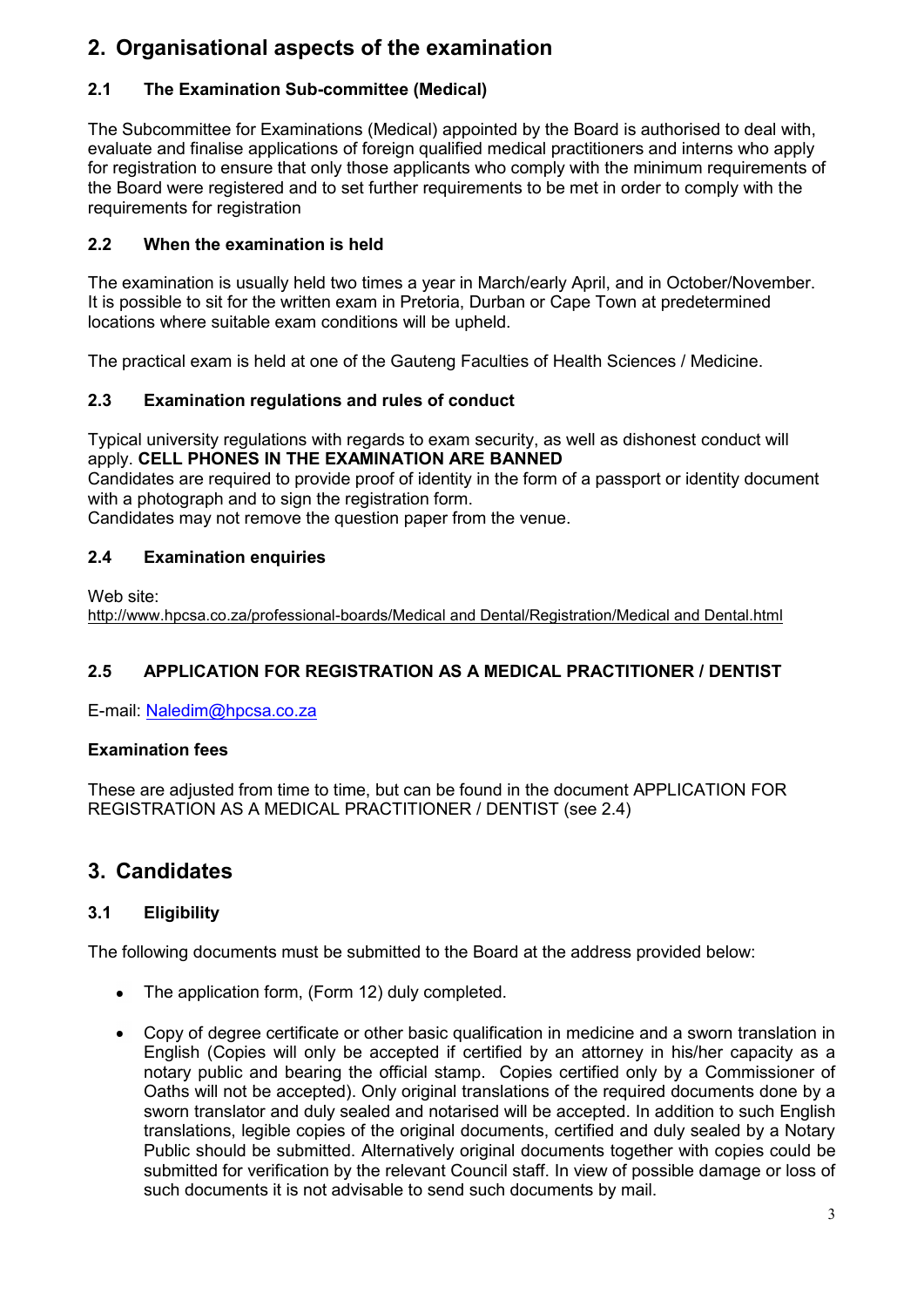- Foreign Qualified Health Practitioners who obtained their medical qualifications in any other language except in English to submit their certificate from International English Language Testing System (IELTS) demonstrating their English Proficiency at overall **Band score 6**  before their application can be considered to do the examination. The IELTS band 6 indicates that they can use and understand fairly complex language particularly in familiar situations
- Verification of credentials by the Education Commission for Foreign Medical Graduates (ECFMG): International Credentials Services (to be obtained by the applicant at own cost). The Board recently agreed that the document be submitted together with the application form for writing the board examination. Applicants who fail to meet this requirement will not be permitted to write the examination.
- A personal Curriculum Vitae (CV)
- A recent original Certificate of Status (Certificate of Good Standing), indicating that the  $\bullet$ applicant is in good standing, issued by the foreign registration authority where the applicant is currently registered issued within the preceding three months.
- A copy of a valid Passport or Identity Document as proof of current citizenship, duly certified by a notary public as indicated above.
- A letter of endorsement in support of the application for registration issued by the Directorate Workforce Management (DWM) of the National Department of Health. Applications should be directed to The Program Manager, DWM, Department of Health, Room 1004 (South Tower), Civitas Building, National Department of Health, Corner Andries & Struben Street, Pretoria CBD, RSA (e-mail: [HumanI@health.gov.za](mailto:HumanI@health.gov.za) or [Aboob@health.gov.za\)](mailto:Aboob@health.gov.za). Contact numbers 012 395 8687/8680
- Applicants who fail to secure the support of the DWM towards an application for registration  $\bullet$ or employment will not be eligible for sitting the board examination and for registration with the HPCSA.
- Documentary proof of internship training (signed Form 10A) with details of time spent in different departments, issued by the relevant institution(s) and duly stamped.
	- Documentary proof of postgraduate/work experience in medicine issued by the relevant  $\bullet$ employers. In the case of supporting evidence regarding experience and appointments held, such documents must specify the exact nature and extent of work performed and the periods during which the appointments were held.
	- An original academic record or transcript of record issued by the university or educational  $\bullet$ institution reflecting course content in respect of each year of study (copies of original documents will only be accepted if duly certified by an attorney in his/her capacity as a NOTARY PUBLIC and bearing the official stamp).

*In addition to the above minimum requirements, applicants may, on request, further be required to submit the following documentation (in English) to the Board:*

A detailed curriculum of the applicant's course of study, specifying courses, content of  $\bullet$ education (theory) and training (practical/clinical), duration and mode of examination/evaluation.

# **3.2 Address/Enquiries**

Duly compiled applications or written enquiries may be sent to: The Registrar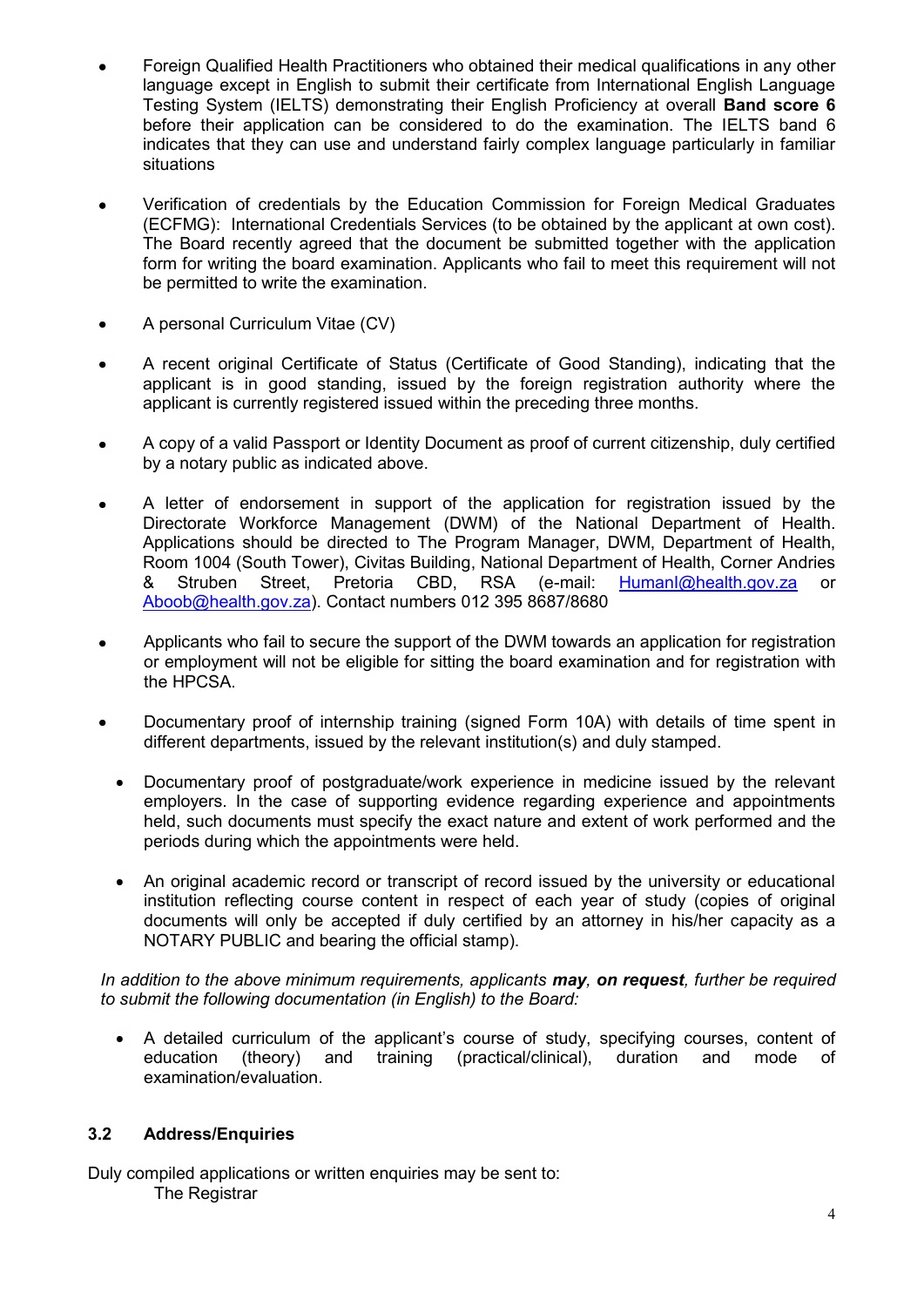**HPCSA** P O Box 205 PRETORIA SOUTH AFRICA 0001

The closing dates for new eligibility applications will be Mid December, Mid August annually for the Board examinations in medicine held in March/April, and October/November respectively.

# **3.3 Registration for the written examination**

Upon receipt of written confirmation by the Examinations Sub-committee of the Medical and Dental Professions Board that the applicant is eligible to sit for the Board Examination, he/she must submit the following to the Board:

- Form 79A, duly completed.
- The examination fee of R3300.00(No application form will be accepted without the examination fee)

The examination administrator will allocate each registered candidate an exam number prior to the written exam. The candidate will be informed of the number before the start of the examination, and will keep that number through both written and practical exams:

The HPCSA"s Exams Committee Co-ordinator will send the requisite study material and guidelines to the registered candidate at least 4 weeks before the date of the written exam.

## **3.4 Admission to the practical examination**

Candidates have to pass (with at least 50%) both components of the written exam separately, in order to be invited to the practical examination.

## **3.5 Fees and penalties**

If an accepted candidate does not present him/herself for any exam, a "re-administration" fee should be charged of R500 in order to allow the candidate to present him/herself at the next exam period. This would be waived if the candidate informed the HPCSA Exam Co-ordinator of his/her inability to attend prior to the closing date.

Payment for a re-take (repeat examination) should be received, at latest, 10 working days prior to the written exam. If the payment does not arrive timeously, the candidate (and their fee) will be held over for the next exam period. The candidate will NOT be admitted to the current exam.

# **4. The examination**

## **4.1 Scope of the examination**

## **4.1.1 Clinical knowledge and skills**

Resources:

- i. A Dhai and D McQuoid-Mason. Bioethics, Human Rights and Health Law Principles and Practice, 2011;
- ii. B Mash, and J Blitz-Lindeque, SA Family Practice Manual,  $2^{nd}$  Revised Ed; (2010)
- iii. B Mash, Handbook of Family Medicine (Oxford Handbook),  $2^{nd}$  Ed; (2006)
- iv. Standard Treatment Guidelines and Essential Drugs List
- v. South African Department of Health guidelines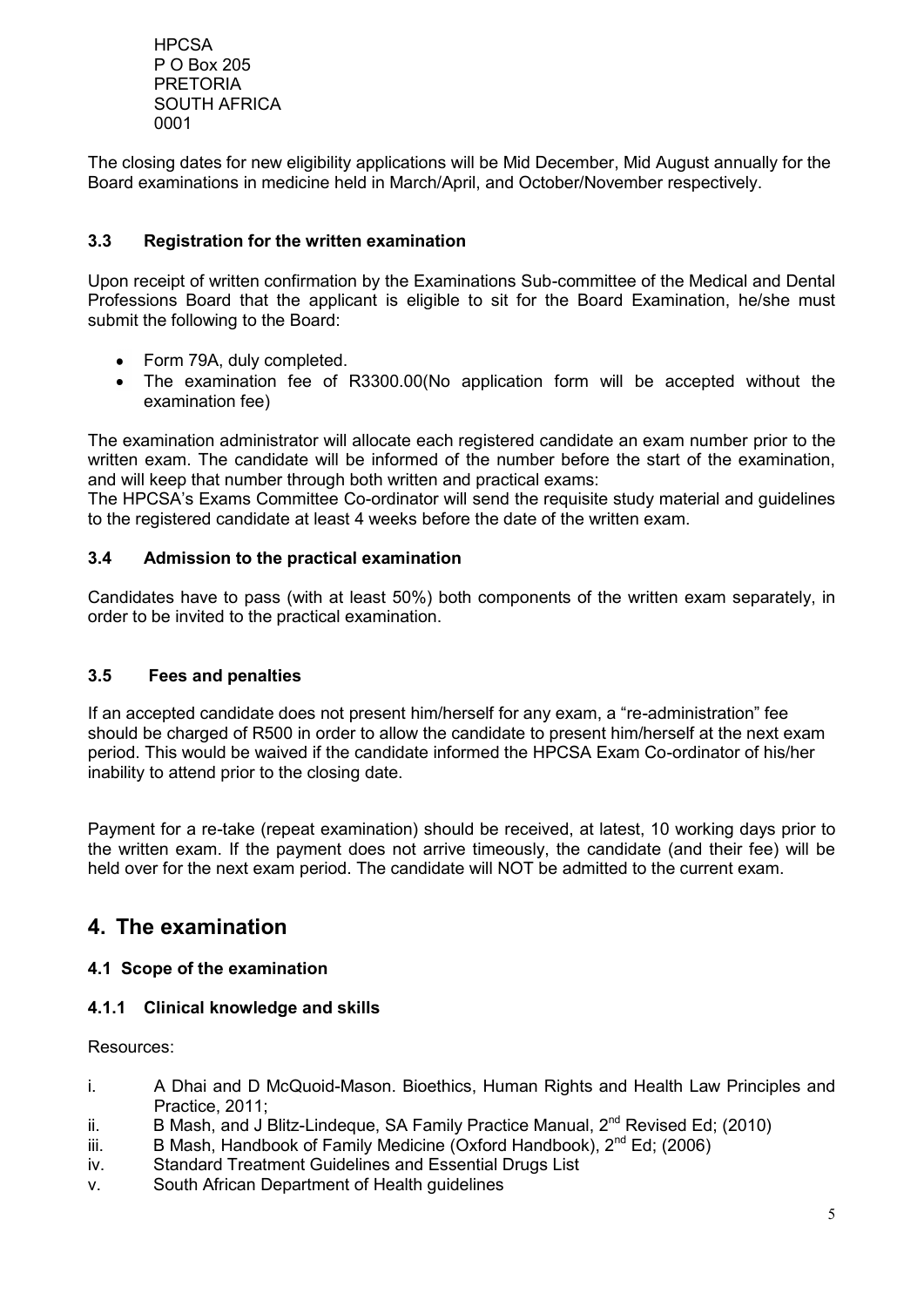# vi. Merck Manual of Medical Library

The written and practical examination covers the common basic science, general signs, symptoms, management and skills related to the following conditions as is appropriate in the South African District Health System: **(What follows serves only as a guideline and questions outside these topics are possible):**

# Child health:

- Fever
- Diarrhoeal disease
- $\bullet$ Respiratory illness: Lower and upper respiratory infections
- Resuscitation of the new-born
- **Meningitis**  $\bullet$
- **Convulsions**
- **Malnutrition**
- HIV and AIDS
- Common childhood infections: measles, rubella etc.
- $\bullet$ Child abuse
- Preventive care: GOBIFFF (Growth monitoring, oral re-hydration, breast-feeding,  $\bullet$ immunisation, female education, family planning, feeding)

# Maternal Health:

- $\bullet$ Normal pregnancy and delivery
- Abnormal pregnancy and delivery
- Hypertension in pregnancy
- Ante-partum haemorrhage
- Obstructed labour
- $\bullet$ Post-partum haemorrhage
- Contraception
- Abnormal menstruation
- Ectopic pregnancy

# Infectious Diseases:

- Tuberculosis
- Malaria
- Meningitis
- Sexually transmitted illnesses
- HIV
- AIDS

# Emergency and trauma:

- Basic CPR
- Endo-tracheal Intubation
- Assessment and early management of injuries and fractures
- Sexual abuse  $\bullet$

# Chronic Illnesses:

- Hypertension
- Diabetes
- Epilepsy
- Asthma
- Coronary Heart Disease
- AIDS

# Mental Health:

- $\bullet$ Assessment of mental health
- Substance abuse $\bullet$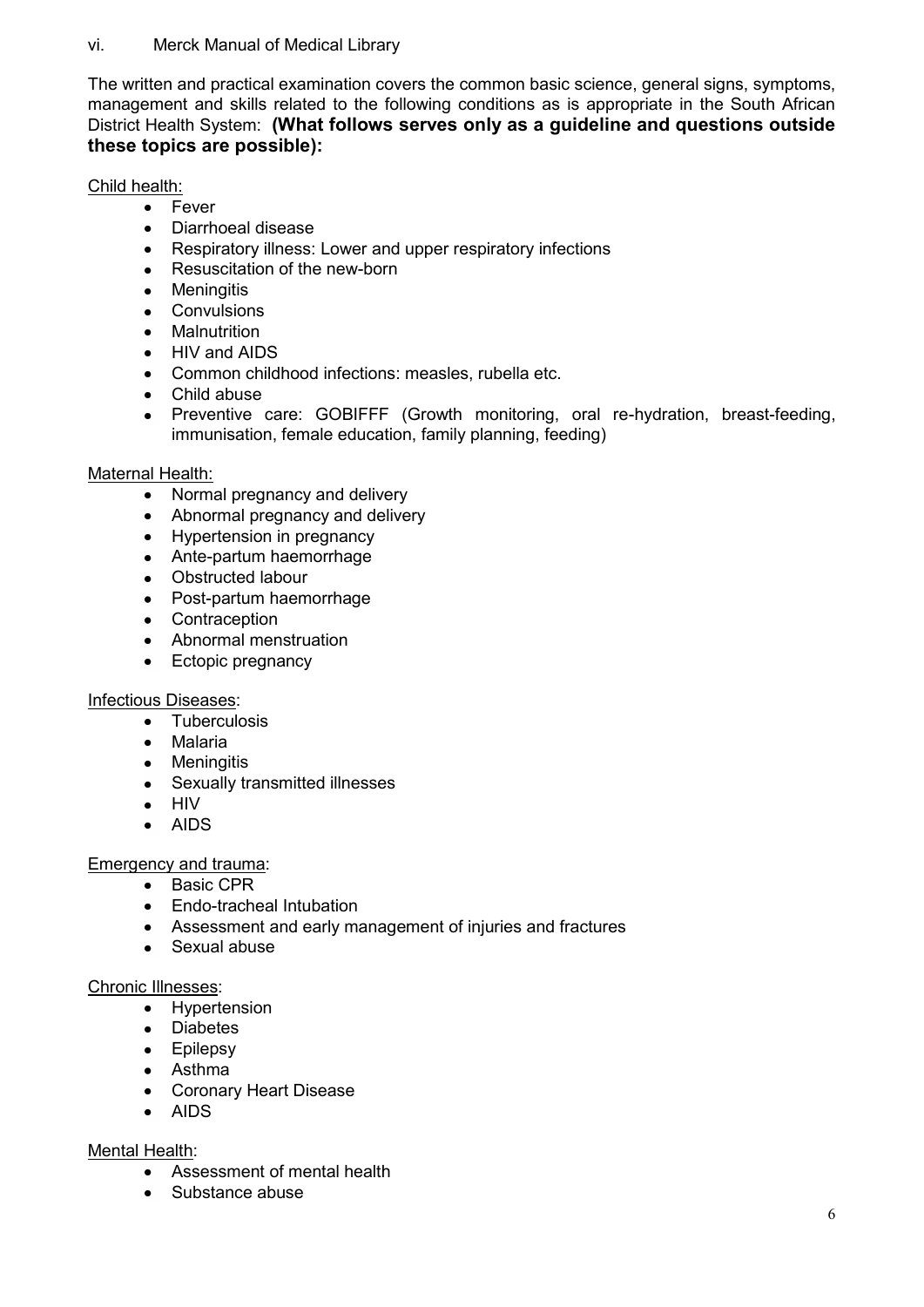- Acute psychosis
- Depression
- Other acute mental illnesses

# Family Health:

Dysfunctional families: prevention and management

## Other acute illnesses:

- Appendicitis
- Acute abdomen
- Acute mental illness
- Pneumonia
- Coma

## ENT:

- Upper Respiratory Tract Infection
- Otitis Media
- **Tonsillitis**  $\bullet$
- **Sinusitis**
- Epistaxis  $\bullet$

# Eyes:

- Common infections and allergies
- $\bullet$ Red eye
- Eye injuries
- Refraction problems
- Glaucoma  $\bullet$

# Dermatology

• Common skin conditions

## Other issues:

- Consultation skills  $\bullet$
- Basic counselling skills such as for rape or other serious trauma, bad news, domestic  $\bullet$ violence, pre and post HIV testing, etc
- $\bullet$ Primary health care approach
- District health system
- **Teamwork**
- Functional Referrals
- $\bullet$ Management of resources
- Promotion, Prevention, Curative, Rehabilitation and Palliative Care

# **4.2 Ethical rules and legal issues**

The following are required to be known for the purposes of examination:

Booklets in the Series "Guidelines for good and ethical practice in medicine, dentistry and the medical sciences'. Medical and Dental Professions Board of the Health Professions Council of South Africa. Pretoria.

- Booklet 1: General ethical guidelines for doctors, dentists and medical scientists.
- Booklet 2: General ethical guidelines for health researchers.
- Booklet 3: Ethical and professional rules of the Medical and Dental Professions Board.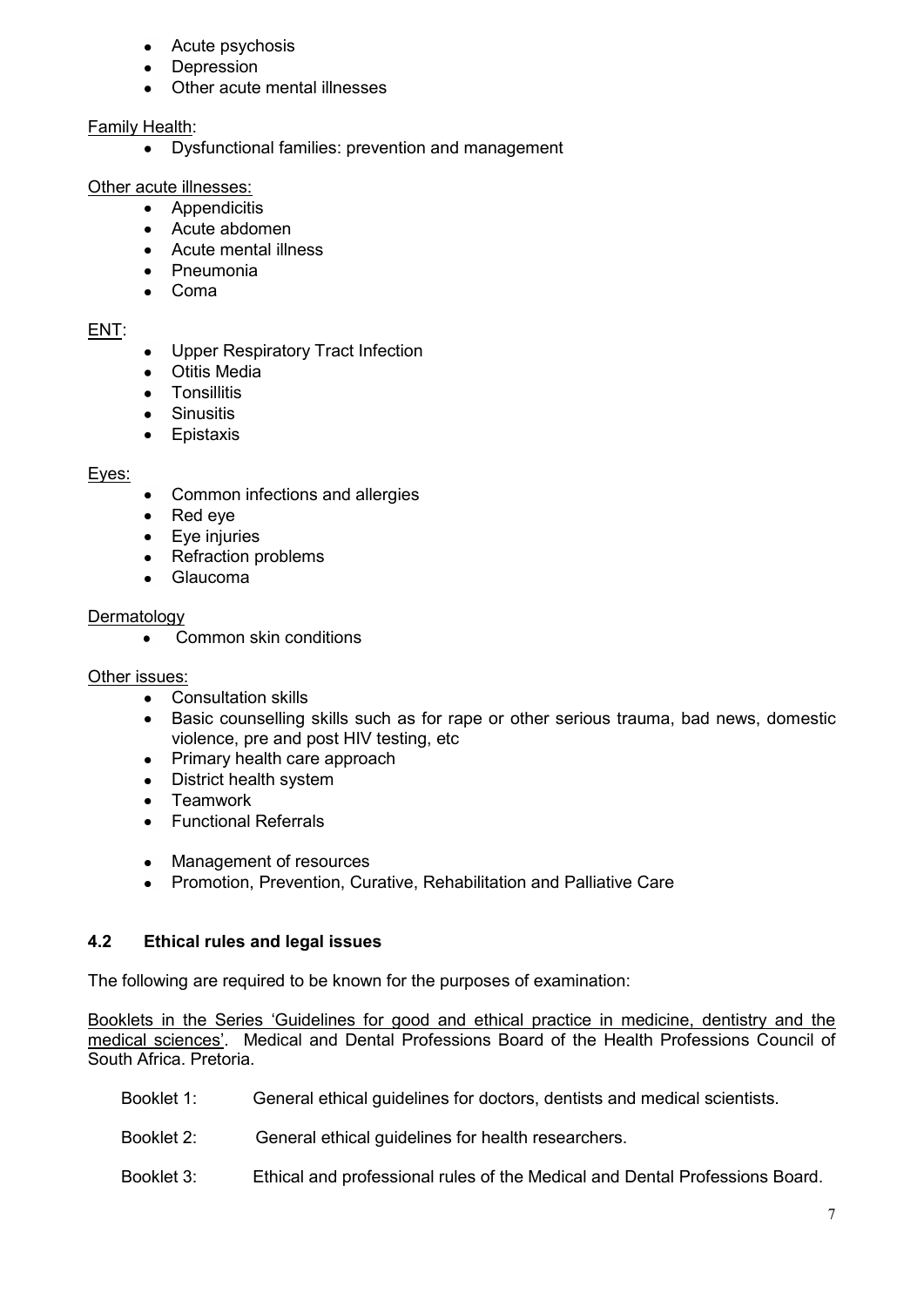Booklet 4: Professional self-development. Booklet 5: Guidelines for making professional services known. Booklet 6: Guidelines for the management of health care waste. Booklet 7: Policy statements on perverse incentives. Booklet 8: Guidelines for the management of patients with HIV infection or AIDS. Booklet 9: Guidelines on research and clinical trials involving human subjects. Booklet 10: Research, development and use of the chemical, biological and nuclear capabilities of the State. Booklet 11: Guidelines on keeping patient records. Booklet 12: Canvassing of patients abroad. Booklet 13: National Patients" Rights Charter. Booklet 14: Confidentiality: Protecting and providing information. Booklet 15: Seeking patients" consent: The ethical considerations. Booklet 16: Guidelines for the withholding and withdrawing of treatment

The World Medical Association Medical Ethics Manual ISBN 92-990028-1-9

Health Professions Act: No 56 of 1974

Section 3: Objects of Council Section 4: General Powers of Council Section 36: Offences by unregistered persons Section 56: Death under anaesthetic Ethical Rules for the Conduct of Practitioners Registered Under the Health Professions Act – No R.717 (Government Gazette – 4 August 2006)

Mental Health Care Act No 17 of 2002:

Chapter 5: Voluntary, Assisted and Involuntary Mental Health Care

Choice of Termination of Pregnancy Act Preamble Section 5: Consent

Section 10: Offences and penalties

Compensation for Occupational Injuries and Diseases Act: No 130 of 1993: Purpose of Act (Bold typing in the middle of first page.)

Occupational Health and Safety Act: No 85 of 1993 Purpose of the act (Bold on first page.)

Child Care Health Act No 74 of 1983

National Health Act No 61 of 2003:

Bill of Rights of the Constitution of South Africa – Act No 108 of 1996.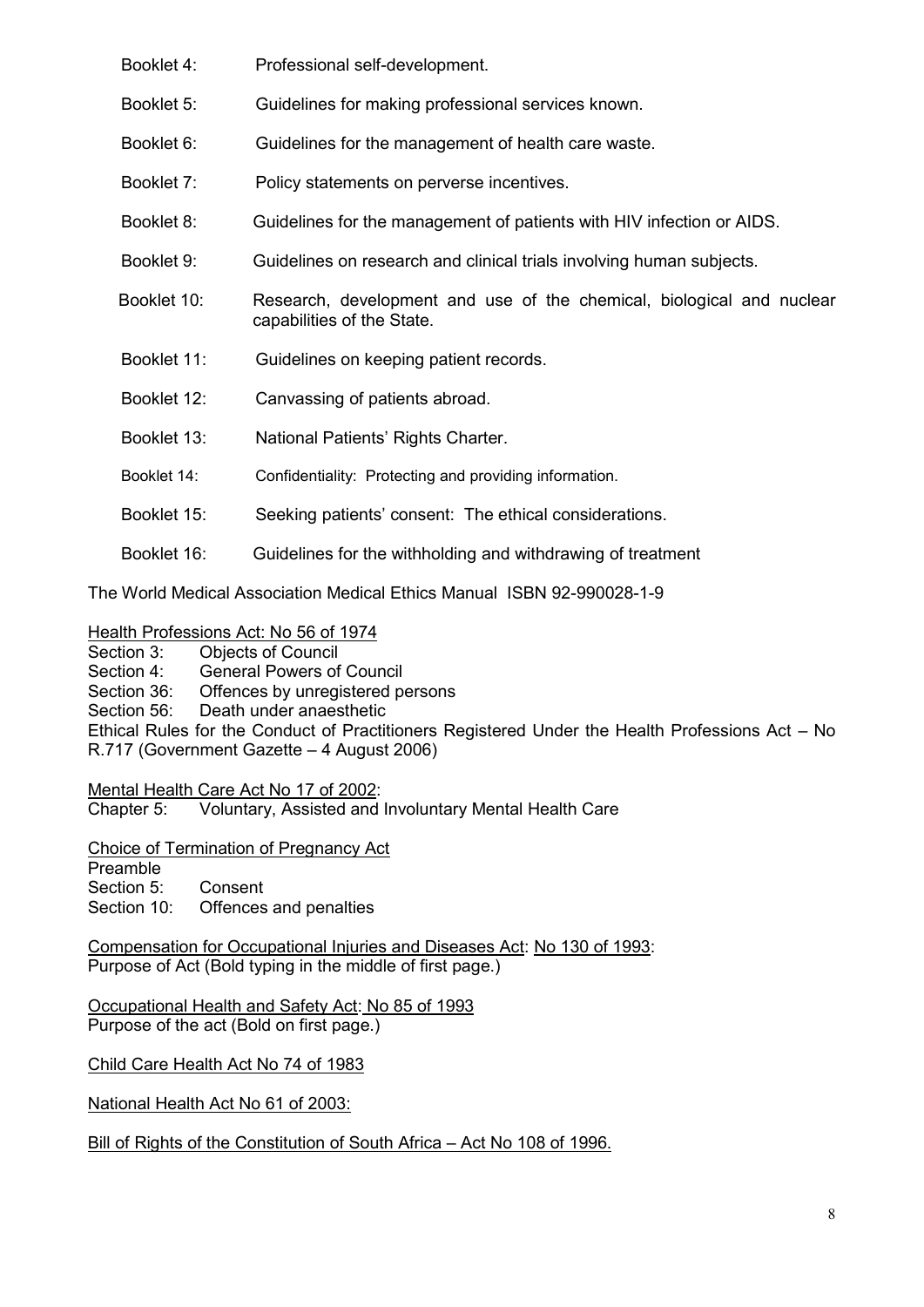# **4.3 Components of the exam**

# **4.3.1 The written examination**

#### *4.3.1.1 Length and format*

The written examination is a Multiple Choice examination. There is no negative marking. It has two components. The first component consists of 75 items assessing clinical knowledge, and the second component consists of 25 items testing ethical and legal knowledge. The test is set in English. Examination time is three hours.

#### *4.3.1.2 Making the results known*

The results should be obtained one week following the exam either by phoning HPCSA, or by referring to the web page <http://www.hpcsa.co.za/hpcsa/medical> and dental professions board

The candidates will be informed of the outcome of the written as deciles. Specific marks will not be available.

Successful candidates will need to phone the practical exam co-ordinator on the same day, in order to arrange the day and time of attending the practical exam.

## **4.3.2 Practical examination**

#### *4.3.2.1 Length and format*

Clinical knowledge, application, practice and skills are assessed using a practical examination, which consists of stations which follow the commonly used formats of an Objective Structured Clinical Examination (OSCE)/ Objective Structured Practical Examination (OSPE). It consists of a minimum of 13 stations of at least 5 minutes each. The stations assess a sample of clinical skills needed to function as a medical practitioner in the public service in South Africa. This excludes one station examining ability in the use of the English language. Some stations are done with the examiner present ("manned"), while others may be answered on paper ("unmanned"). Examples of manned stations include but are not limited to:

- Conducting consultations, covering common acute complaints such as sore throat,  $\bullet$ earache, headache, and common chronic illnesses such as diabetes, asthma, hypertension, epilepsy, psychiatric illness etc;
- Conducting an ante-natal consultation,  $\bullet$
- counselling a patient regarding issues such as HIV/AIDS, assault, bad news;
- performing certain examination and/or procedural skills such as examination of particular joints, examination of the eye, taking the blood pressure, instructing a patient in the use of a meter dose inhaler, assessing peak expiratory flow rate;
- performing mental health status assessment,
- performing cardio-pulmonary resuscitation, endo-tracheal intubation, or other emergency procedures, etc.

Examples of unmanned stations include, but are not limited to:

- writing a prescription,  $\bullet$
- discovering errors in a specimen prescription,  $\blacksquare$
- reading an X-ray,  $\bullet$
- assessing Road-to-health charts,
- answering questions on immunisation,
- identifying skin or genital lesions
- examining a urine specimen with some related questions, etc.